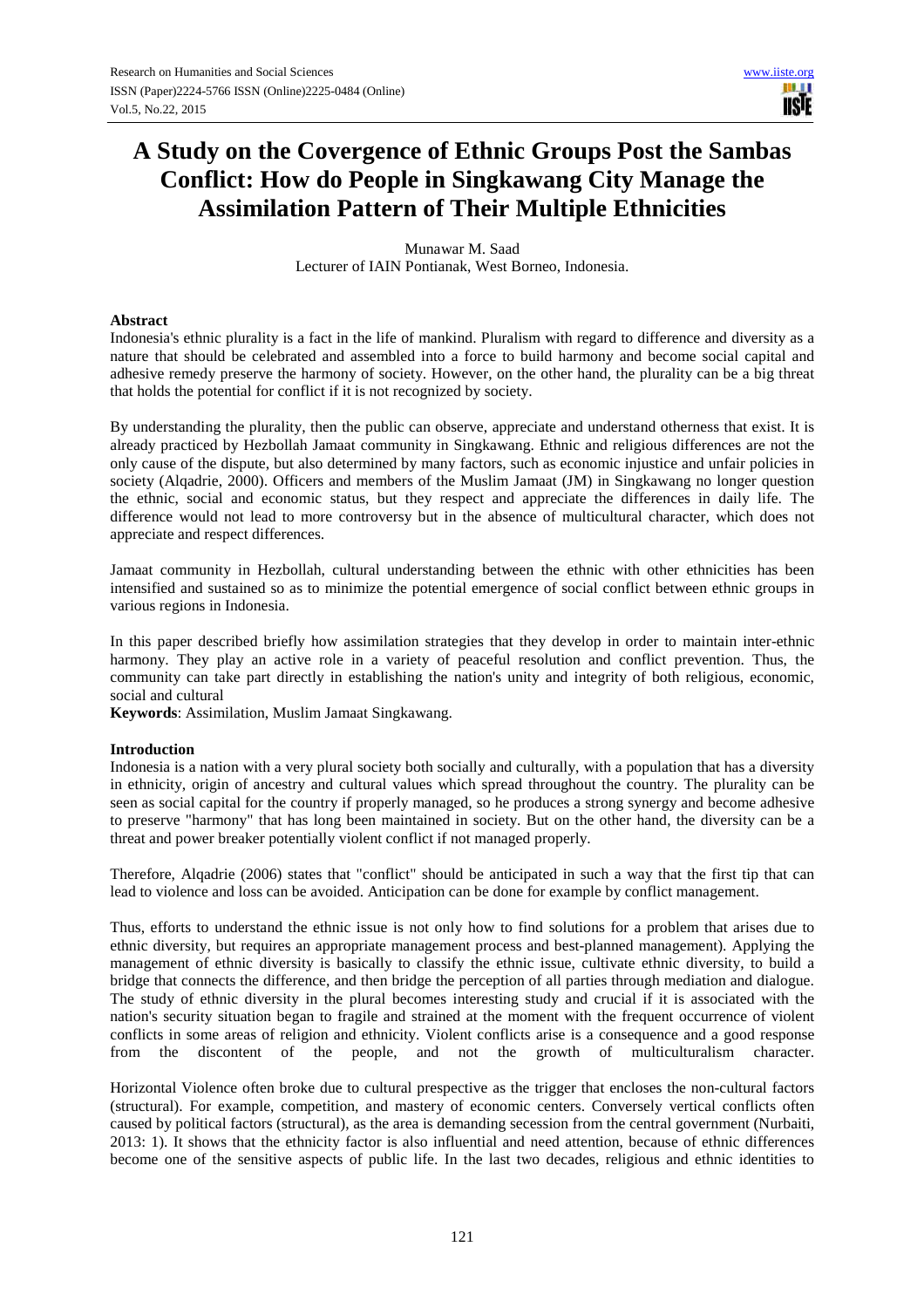trigger conflict and violence are highest in a number of places in Indonesia (Alqadrie, 1999 and Mas'oed, et al,  $2000$ ;).

West Kalimantan is one of the many areas in Indonesia, which according to history does not escape from violent conflict. Ethnocentrism motivated violence often arises. Social phenomenon is alarming and that often occur in this area is the social conflict between ethnic groups, and the phenomenon has long been the case. From 1952 through 2000, according to Sihabudi (2001: 201) Social violent conflict between ethnic groups in West Kalimantan occurred 15 times involving Dayak ethnic groups, Madurese, Malay and Chinese.

The emergence of violent conflict suggests that the state is not able to manage the harmony and distribute prosperity and justice to the people in the area into the process of social interaction among the various ethnic groups / citizens. This was due to a national program launched by the government has not succeeded in increasing the prosperity and welfare of the community, so impressed extend the list of people's suffering.

The difficulty of the government to solve disputes between ethnic groups, visible from violent conflict solution often deadlocked. Some examples of violent conflict resolution that the government could not be completed, may be mentioned, among others occur in the space of civil society such as: fighting between residents triggered by things that are in the "normal life" is considered simple. For example the issue of administrative boundaries (village or district) to be expanded as a consequence of regional autonomy. Meanwhile, in this space can also take place social conflict social conflict caused by the caused by differences in identity such as; first, the issue of race and ethnicity, secondly, the issue of religiosity, and third, the issue of land ownership rights and property, such as land ownership rights Madurese displaced as victims of violent conflicts in Sambas district in 1999 is still not finished. This resulted in the disruption of the process of reconciliation, settlement and reunification of ethnic groups and warring members, namely the ethnic Malays and Madurese ethnic group. In addition, social conflicts also occur between the adherents of the school of a particular religious (sectarian conflict as happened between adherents of "Ahmadis" versus "non-Ahmadis") also occurs dramatically in the space of civil society in Indonesia.

Furthermore Aryan Hadi revealed that conflicts can also be triggered by a fault state in taking policy in the " alignments" to the weak. For example, social conflicts traders Small and Medium Enterprises (SME) against private multinational retail company that permeated areas which is not actually a "playing field" them. In addition, the bloody conflicts that took place between the land owners with the oil companies as well as fishing trawlers capitalize capital strength against fishermen or fishing cooperatives of small (weak capital) in various areas, such as in Sub Jawai and Pemangkat, Sambas district. The events of this injustice is one classic example of the failure of governments to manage conflict.

However, behind the failure of the government, there are community organizations in Indonesia are consistently and continuously have long to act in harmony and peace-building efforts in Indonesia. Community organizations that the author intended in this journal is "Muslim Jama'ah (JM)". This organization was founded in 1953 in Jakarta with the Imam (leader) of the first mayor of Al-Fatah. By dibaiatnya Imam Wali Al-Fatah on August 20, 1953 M / 10 Dhu al-Hijjah 1372 H JM resmi lah stand as a missionary movement that is returned to the sunnah Jama'ah Imamate.

Since its establishment until now has been a lot of JM organization acting for the advancement of national development. Key programs that still exist among others: first, the program Propagation (social institutions); second, Tarbiyah wa Ta'lim (education); Third, Ukhwah / Ishlah (conflict resolution); fourth, Ikhtisodiyah (economy) and the fifth, Maaliyah (Financial Institutions) (Letter Amanah Priest, 1954). Institutions Ukhwah / ishlah active role in peacemaking and conflict resolution through violence prevention and conflict resolution between the conflicting ethnic groups in various places, such as in, Sampit, Poso, Maluku, Ambon, Aceh, Papua and Kal Bar.

In West Kalimantan Province, this organization took part in solving various cases, such as cases of Sambas riots. In 1999. When it occurs early Sambas riots, Imamul instructs Muslims to Saefuddin cleric and several other religious teacher from Jakarta to assist the brothers JM in Singkawang, in order to cope with unrest involving ethnic Malays and Madurese. To that end, JM Jakarta formed a team called the Badr Thoifah Qubro (Seneng, 2013). This team serves as a facilitator in the effort to prevent and resolve violent conflict between the two ethnic groups. A team effort among others went to various community leaders both Malays and Madurese community leaders and always consolidate with security forces and government officials and other relevant parties. The team is also offering a peace proposal to the authorities of West Kalimantan Provincial Government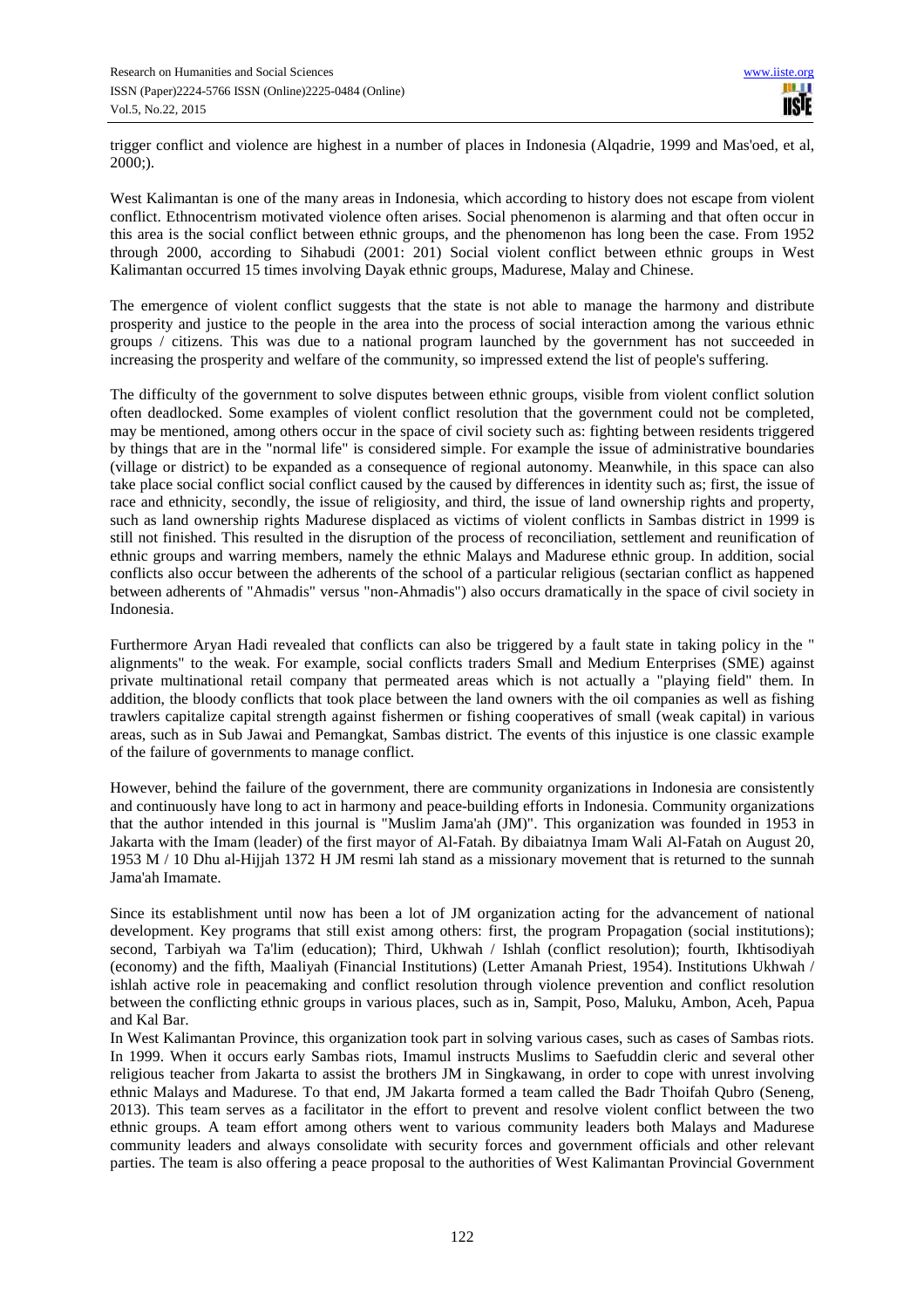and the Government of Sambas district, including the security forces as well as the community leaders of the two ethnic groups.

These efforts serve as a solution to reconcile the conflicting ethnic groups / factions. In the spirit of unrest, Badr Qubro Thoifah team invites people who can stop fighting for their dispute and repent to Allah and return to the Qur'an and Sunnah. JM invitation originally challenged by many public figures involved in the dispute. But ultimately the work done by the team, at least have produced results, at which time the riots, many Madurese and Malays, including two public figures who are really involved in the dispute, declared themselves to repent and come together into JM organizations (M. Hasbi, 2012)

In Singkawang, JM had a role in resolving tensions between ethnic Malays and ethnic Chinese (Alqadrie, 2010). This tension triggered by the construction of the dragon statue in the center of Singkawang. The last case is an insult to the Malay ethnic group committed by Hasan Karman (HK) Mayor of Singkawang. In a paper in seminars, HK stated that ethnic groups are ethnic Malay pirates or pirate. This triggers the tension and anger Malay ethnic group in Singkawang and Sambas against Chinese ethnic group.

JM efforts that have been done are a manifestation of the concept of reconciliation and Ukhwah Insaniyah (peace movement and social solidarity) is propaganda by way of enforcing the congregation and build harmony, tolerance and harmony in society. The principle of their movement is "grounding" Islam as a religion rahmatan lil Alamin. Anshoriy (2010), explained that the tolerance in the state, and cultured mainly in response to the plurality, needs to be invested in the community. The existence of mutual understanding, tolerance, mutual cooperation, mutual respect and respect the processes of dialogue that must be understood together individually and in groups.

Thus, the motivation JM and its officers want the community and its members become a multicultural society; accept, appreciate and respect differences as never done the Prophet Muhammad to establish civil society in Medina (Alqadrie, 2012, pp. 3-5). Such efforts attracted the attention and interest of the community in various areas of the Leaders like Singkawang, Bengkayang Sambas district, Pontianak District, Sanggau District, Kubu Raya and Pontianak. They are compelled to migrate and join JM to implement Shari'ah in congregation after going through the process of repentance and allegiance.

JM believes that the teachings of all religions in the world, including Islam, never give space and opportunity at all to the hostility, fanaticism attitudes class, racial and ethnic groups or tribes to live and thrive in the midst of society. This shows how important it is to uphold the values of tolerance (ukhuwah insaniyah) in the midst of society, especially plural / multi-ethnic society. Although Islam claims to be teaching to bring the concept of absolute truth, but it does not mean that Islam gives scope for hegemony through force and repression (Ali Murshid, 2000).

Management ethnic groups conducted by JM in Singkawang at least have been fruitless. Until 2014, the number of followers JM under the coordination Niyabah Singkawang has reached approximately 1,300 worshipers were scattered in various cities. This figure is likely to increase over time. JM society that is able to join the coexistence between ethnic groups and social relations have been established in harmony and peace (M. Hasbi, 2014).

### **Review of Literature**

The discussion of this literature review is a mapping of a previous study researchers made a study and a starting point in the study of ethnic diversity and multiculturalism. Literature review used either in the form of research that have been published in book form, as well as the results of the research is a thesis or a thesis that has not been published. The use of materials existing studies it is a move to focus the direction of the research conducted. Besides, also in giving constribution of knowledge as well as for the general reader. Restrictions on the concept that became a variable in the title of the study is also described in this section. With the concept of restrictions is expected to provide a boundary for both researchers and readers that are found in common understanding of what was discussed in the study. The theory that I use in accordance with the proportions of the theory in question.

Nurbaiti (2001: 111) in a thesis entitled Contribution to the intermingling of ethnic Against National Security Studies intermingling of Ethnic Bima and Madura in the Slums District of Rasanae Bima Nusa Tenggara Barat, Graduate University Gajdahmada, explained that the aspects that accelerates the process of managing inter-group ethnic (assimilation) is, among others, the use of language and culture and customs. Sense of brotherhood that emerged was also motivated by linkage intermarriage because of the mutual tolerance of various ethnic factions. According Nurbaiti cultural integration is already happening because of the mutual openness and ethnic consciousness that every human being is created by God have the same position.

Almost equal to the research conducted Nurbaiti, AB Tangdililing (1999: 4-7), the Inter-Ethnic Seminar Papers in London entitled Patterns of Assimilation Effective In Improving Inter-Ethnic Harmony in West Kalimantan, said that there are some patterns to improve inter-ethnic harmony effective, including through the pattern of take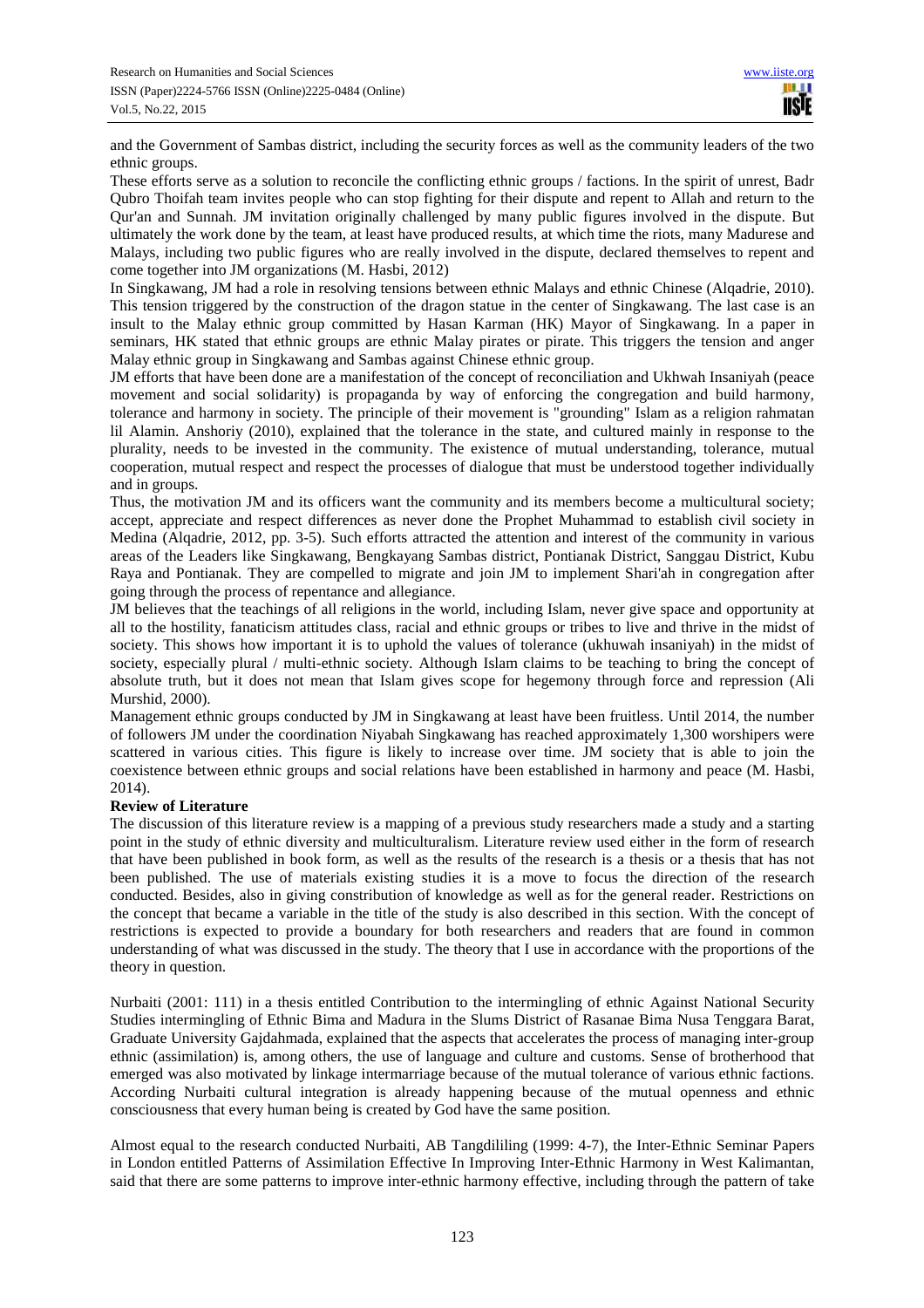and give, its shape can vary among other things: respect each other and respect each other. Then according Tangdililing through open socializing. According to him, early child is encouraged not only to socialize in a limited environment but also in the wider environment. Thus mindset and insights will be more open. When someone has been equipped with a mindset like this then it will be easy to adjust to others, although different cultures. Tangdililing also added that the creation of the container together with the board and its members consist of various ethnic groups, need to be built in the community. These containers can accommodate the aspirations of all parties and solve them together in the container, so that neither party feels aggrieved by the decisions taken. Then he also offers alternative patterns of intermarriage as accelerate the process of inter-ethnic assimilation. Intermarriage is one of the nation's vehicle for assimilation. If it happens in large quantities it can familiarize social relationships between certain ethnic groups it.

Meanwhile, Budiwanti (1995) in The Crescent Behind The Holy Thousand Temples, is a book written by Budiwanti and published Gadjah Mada University Press is the result of an ethnographic study in the village of the District Pegayaman Sukasada. Budiwanti explained that Pegayaman village life is a blend of ethnic, cultural and religious background in it. Sense of brotherhood that emerged was also motivated by kinship by marriage and equality ancestors. It was also explained that it is difficult to distinguish between the two different communities of Islam and Hinduism.

Further according Budiwanti Pegayaman has occurred in the village of cultural integration, so that the religious attributes as if mutually influence one another. Both communities seem to blend mutual cultural issues, and bound by their past history so that according to Smith in writing Budiwanti it can be said senses of solidarity. Budiwanti in his presentation did not discuss a location other than Pegayaman village, but still useful as an ingredient in a research study conducted on the study of ethnic diversity and multiculturalism.

Not much different from what has been disclosed by Budiwanti of research results, Hand in research assimilation of the Chinese community in London said that the process of assimilation among the indigenous communities of ethnic Chinese descent has existed long enough, harmony and peace. According to him, the similarity factor residence live in one neighborhood and one gang in Pontianak which causes it to grow harmony. Furthermore, Handy added that, although there are disputes between the two communities, but did not lead to violent conflict between the two ethnic groups, because they coexist with one another.

According to the observations of researchers, socio-cultural community of ethnic Chinese descent is still exclusive and upholds the tradition to-Cinaannya. Nevertheless, relations with indigenous ethnic in Pontianak keep it running well. Although ethnic Chinese descent in Pontianak City has not fully use the Indonesian language as the language of daily conversation, but do not interfere with daily interaction with the community pribmi. In the educational aspect, the existing assimilation quite encouraging, because a large part of the community of ethnic Chinese descent enter their children to government schools (state).

Still talking about the assimilation of ethnic groups, Seneng Sutiyoso (2013) in the conclusion of his thesis research explained that the factors that cause Madurese and Malay ethnic groups that clashed in Sambas riots case would blend because of the affinity relationship between ethnic intermarriage. Happy that ethnic Madurese and Malays who joined JM headquarters because Ulil Amri (imam) and unifying container. They are also able to practice their religion according Seneng well and have forgotten the past.

Researchers from the expression of the above authors to conclude that the similarity factor domicile or residence in a particular area can reduce the friction of conflict between groups of citizens. And further the impact they know each other so that the daily interaction between them can forget the difference, either origin or religious descent.

Bahtiar (2005), Harmony and Conflict In Pluralistic Society (Study of Pluralism in Pringgokusuman, Gedongtengen, Yogyakarta), Thesis, University of Gadjah Mada. Is said to be based on research that has been conducted found that the plurality of religious and ethnic backgrounds stronger promoting harmony, concord and communality. While the conflicts that arise are usually caused by interpersonal and intrapersonal limited.

Alqadrie (2012) explains that assimilation is the ultimate consequence of the right policies and the consequences of success; and penye-lesaian prevention of violent conflict between warring ethnic groups. Conflict resolution among others by restoring / replacing the rights of citizens of warring, memenej conflict in terms of culture and multicultural (education), the code of conduct, and open space for dialogue.

In contrast to what was disclosed by researchers at the top and the studies that have been done before, this research attempts to analyze the problem JM role in the management of ethnic diversity and multiculturalism in an objective-empirical through socio-cultural perspective. That is, from this study will be obtained an ideal format for the management of ethnic diversity in Singkawang.

### **Research Result**

On the basis of good data that has been collected observation data and interviews are presented in advance, turned out in assimilation efforts between Malays and Madurese ethnic groups in post-conflict Sambas conducted by Jama'ah Muslims (Hezbollah) in Singkawang ", can be found a few things attractive as follows: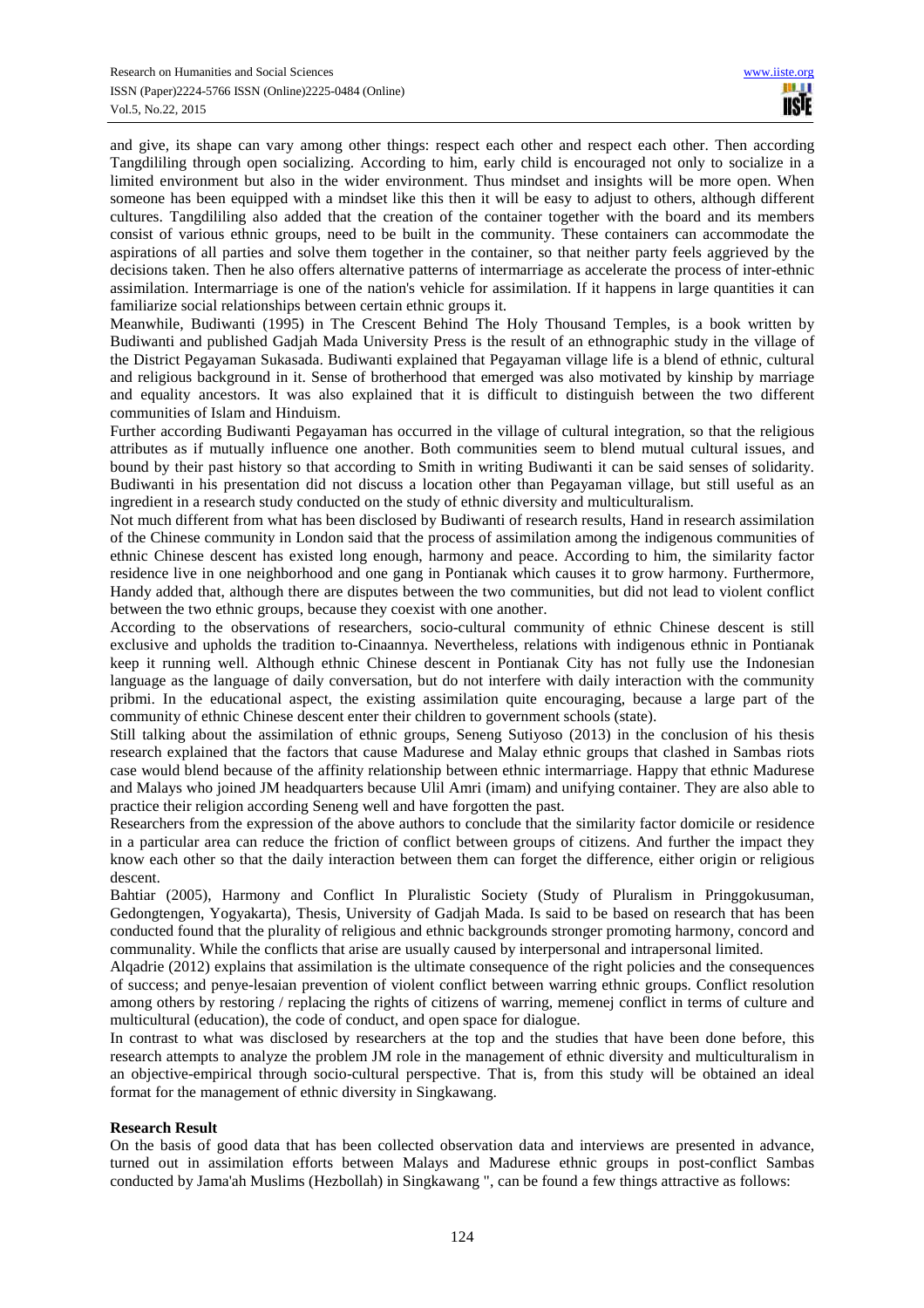## 1. Not distinguishing ethnic

Ethnic assimilation conducted by Jama'ah Muslims (Hezbollah), Niyabah Singkawang has demonstrated its success, where the life of a pluralistic society, with a wide range of differences in language, culture, ethnicity and even the nation. They are, can live together in the Headquarters complex Shuffah Muslim Jamat (Hezbollah), Bukit Batu, Singkawang, where previously there were among those involved in the conflict, namely between ethnic Malays and Madurese, but after they are gathered into a Muslim Jamat (Hezbollah) and stay in the Shuffah, with a blend of the various ethnic groups. Hence hostility turned into brotherhood framed by bonding ukhuwah Islamiyah. So that among them there is no more unhappiness let alone revenge, but they are doing now is creating a sense of togetherness and mutual love one another and are not concerned about ethnic differences among them.

Therefore, hostility between ethnic Malays and Madurese will not appear as long as they are not mutually boast keetnisannya nature of each and always adhering to the Qur'an and the Sunnah of the Prophet. Thus hostility and excessive ethnicity will disappear and turn into bonds uhkuwah Islamiyah.

Then the solution is carried out by the group Muslims (Hezbollah) to unite them in the bonds of brotherhood Islamiyah, is by returning to the Qur'an and Sunnah and not based on ethnicity bond, but is based on the belief and faith in Allah. Thus the solutions offered by the group Muslims (Hezbollah) can be imitated and emulated by people in overcoming ethnic differences are more striking now.

# 2. The bai'at

Accumulation them into one container, namely the Muslim Jamat (Hezbollah) is not driven by the will or the interest as it is known in the Western world in general and in today's world, namely the interests of culture, ethnicity, race, or because factor- economic factors, and also not because of their background or political reasons maupaun ideology as it is commonly known in the party. However accumulation them into one container Jama'ah Muslims (Hezbollah), because the commands of Allah and His Messenger.

Before they were to declare assemble into Muslim Jamat (Hezbollah), then first they must do what is called the pledge of allegiance. Bai'at they do is bai'at Imarah, namely ba'iat lift someone a leader. In Jama'ah Muslims (Hezbollah), bai'at the Islamic Shariah which is closely related to the life and berimamah congregation. Because the congregation lives and berimamah is one form of life of Muslims in implementing Islam. Which is to implement the Islamic way, it takes a leader to be inducted.

The term allegiance is one term in Islam that sometimes sound foreign to our ears. Though the term is the same as other Islamic terms, such as jihad, move, preaching, prayer, alms, pilgrimage, fasting, and so forth. Bai'at term comes from the word meaning Ba'a sell, bai'at implies agreement; vows or promises and faithful to each other (J.Suyuthi, 1994: 72). Meanwhile, according to the terms is binding promise on something while shaking hands as a sign of the perfection of the agreement and is done with sincerity. Bai'at in the first period of Islam do with khalifa membai'at by holding their hands serahi Caliphate as a sign of their acceptance as pledge to him and obey him and accept his leadership (Arif Hizbullah, 1999: 66).

The allegiance of the various terms, it can be said bai'at a modern Islamic principles, because it is a prophetic tradition that is always given Muslims the Prophet in his life (Ramli Kabi, 1993: 55). After the Prophet's death, allegiance remains valid, given by Muslims to the caliphs who get directions or specific people who lead the Islamic community for several centuries until the collapse of the system of government in the Ottoman (Turkish) (Ramli Kabi, 1993: 55 ).

Historical facts mentioned above have shown the duty of every Muslim to carry out bai'at tehadap leader. So thus bai'at it is an obligation for all Muslims, both men and women, because allegiance is a method of Personality 'only for lifting and lifting caliph caliph is an obligation, that it will not be perfect unless syar'i the pledge of allegiance. The state of Personality 'to say "if the liabilities will not be perfect but with something, then something is also required" (Dr. Muhammad al-Khalidi, 2013: 29)

From the exposure of allegiance, then as far as the authors have not found any organization allegiance to Islam or Islamic missionary movement besides various Muslim Jama'ah (Hezbollah).

### 3. The central leader and containers to assemble

In Jama'ah Muslims (Hezbollah) leader issue into something very important issue, and even become a highly prioritized issue from other issues. But after the leader was appointed and then they can deal with other issues.

So life in Muslim Jamat (Hezbollah) is always guided inside the container. The container was a gathering place for the faithful who want to practice Islam kaffah according Qur'an and Sunnah. As the container to come together and unite, then in Jama'ah Muslims (Hezbollah) there are leading or governing and taking care of the coaching community. In Jama'ah Muslims (Hezbollah) their leader Imamul calling a Muslim, one who inducted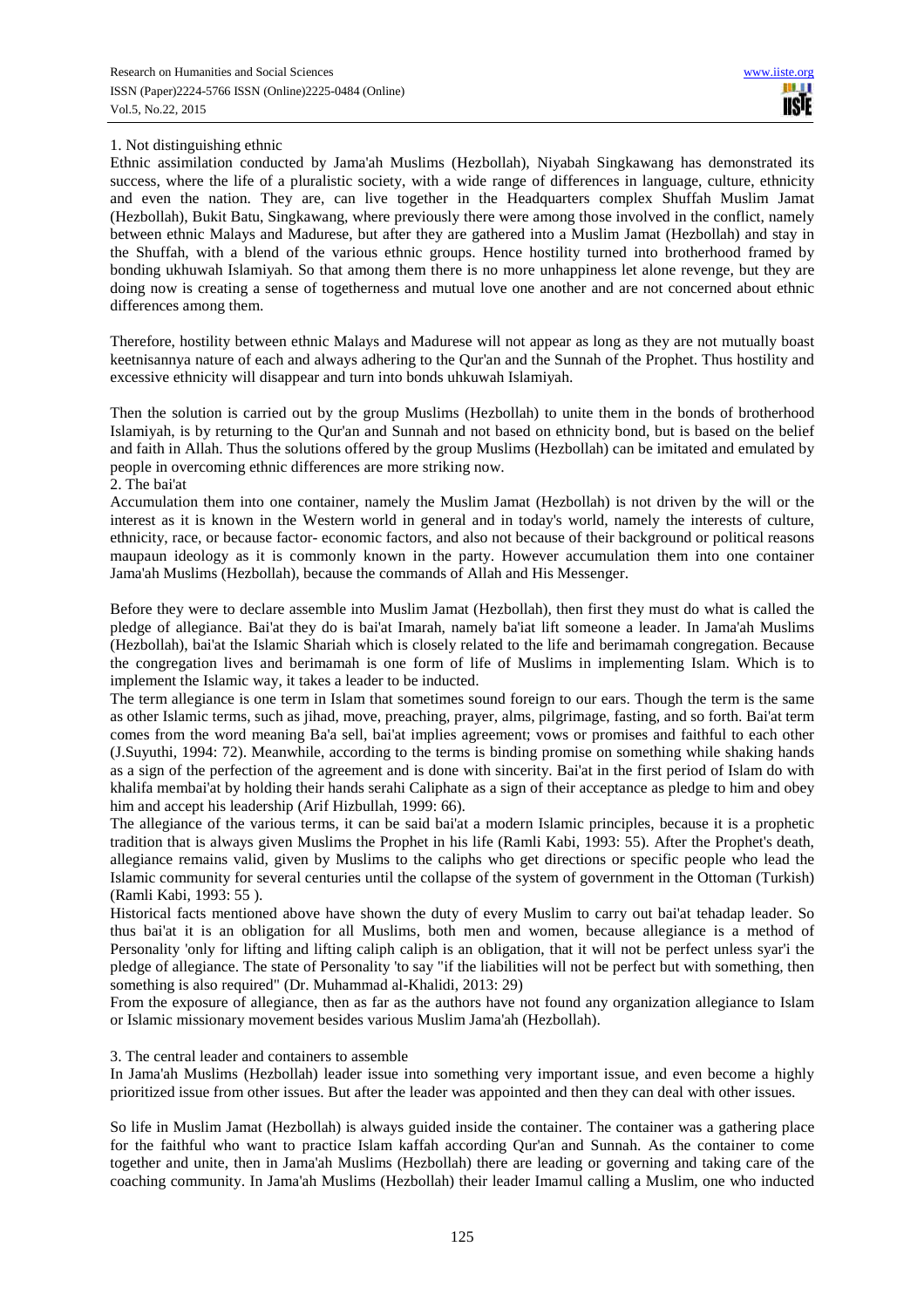into the leader for grazing and deal with the problems of Muslims. In shepherding the ummah, the Muslim Imamul aided by several assistants, so that the community's sponsorship, the benefits are truly felt by every believer who has been assembled, even if they are located in areas that are far away.

In community care, there are so-called Kemunziran, which is the lowest level in the Muslim Jamat (Hezbollah), surmounted by the Riyasah, whose leader called Rois. Furthermore Niyabah, led by an Imam Naibul, and Regional levels higher than Waliyul Niyabah led by a priest, and the highest level is the Center, led by a Muslim Imamul. So in the Muslim Jamat (Hezbollah), they actually have a central leader and storied in the care of his people.

Likewise Jama'ah Muslims (Hezbollah) in Singkawang, they remain in coaching and sponsorship by Imamul Muslims, but in charge of day-to-day community issues, they are led by an Imam Naibul. With the leaders in charge of the community issues, then whenever there is the slightest problem facing the Ummah will be resolved properly. Even the friction that will cause the breakdown of ukhuwah Islamiyah will be also addressed.

So the issue is a matter of fundamental leader. Because there are no community without a leader, and no leader when behind him there is no community, both in small forums and wider. On this, Umar flatly stated, "Surely there is no Islam without a congregation and no congregation except the leader, and no leader except by obedience" (Arif Hizbullah, 1999: 12).

So between the leaders and the Ummah, one with the other interrelated. When reviewed in 'aqli and naqli, then it can be known, that the leadership issue for Muslims is a very fundamental issue. Therefore, during a leadership issue that does not get the attention as it should be according to God's command and example of the Prophet, it is difficult to imagine would be able to achieve the progress of the Muslims as khairu ummah raised for mankind as never exemplified by the Muslims Muslims at the time of the Prophet sallallaahu 'alaihi wasallam and caliph.

Thus, every Muslim should live congregation. Because Islam should be enforced holistic (Syamil), perfect (Kamil), and enhance mutual (mutakammil).

### 4. Infaq

Interesting to emulate what was done by the faithful who have come together and live in the Muslim Jamat Shuffah Headquarters (Hezbollah) because in addition they receive coaching and compensation of preachers who were assigned to membinanya, but they also care for others, namely by issuing donation. Infak they spend a day just Rp 200,00.- per head of the family, collected daily by collectors officer.

## 5. fard prayer with congregation

Another aspect found in coaching at the Headquarters of the Jamat Shuffah Muslims (Hezbollah) is terbiasanya throughout brothers (those who have allegiance) to carry out the obligatory prayers in congregation. The implementation of the obligatory prayers in congregation are performed in the At-Taqwa mosque, mosque, located in the headquarters. With the obligatory prayers in congregation, is expected to increase the sense of brotherhood among the brothers Islamiyah who had gathered in the congregation and eliminate resentment and hostility, because some of them were breathing Sambas conflict in 1999 ago.

For those with no obligatory prayers in congregation will feel a loss, because they know how large the benefits and advantages of the prayer congregation. The command to pray with the congregation, a duty for every Muslim who puberty, this is in accordance with the word of Allah wa Ta'ala Subhanau Surah at-Tawbah, verse: 18 which means "And establish the prayer, and pay the poor due, and ruku'lah along people are bowing (congregation) "(Ministry of RI, 1992: 280).

### **Methodology, Finding and Discussion**

The method used qualitative research approach is a socio-ethnic, which is the subject of research is the Muslim Jamaat, comprising ethnic riot victims Sambas Malay, Madurese, Dayak, Chinese and others. Informants in this study is KH Hasbi Abdullah Salah, S.Ag and members of Jamaat. The research location is in the city of Pontianak in 2013, with a case study.

### **Conclution**

One attempt JM in Singkawang is reunite the riot victims of ethnic groups, such as riots Sambas, Covering, Samalantan to the village Muslims (shuffah). Equality of religion and belief is seen by JM as the dominant factor that simplify and accelerate the creation of the process of managing the diversity of ethnic groups in Singkawang (Seneng, 2013). Islam teaches Muslims to forge kinship (friendship), know each other know (ta'aruf), maintaining unity (Ukhwah), helping (ta'awun) and love of the brethren like love yourself. It helps a community of various ethnic and religious groups in establishing contacts / relationships among local people and get along with people in everyday life. Values of Islam has been an inspiration and motivation to JM in their interaction in the community, both the Muslim community and non-Muslim communities.